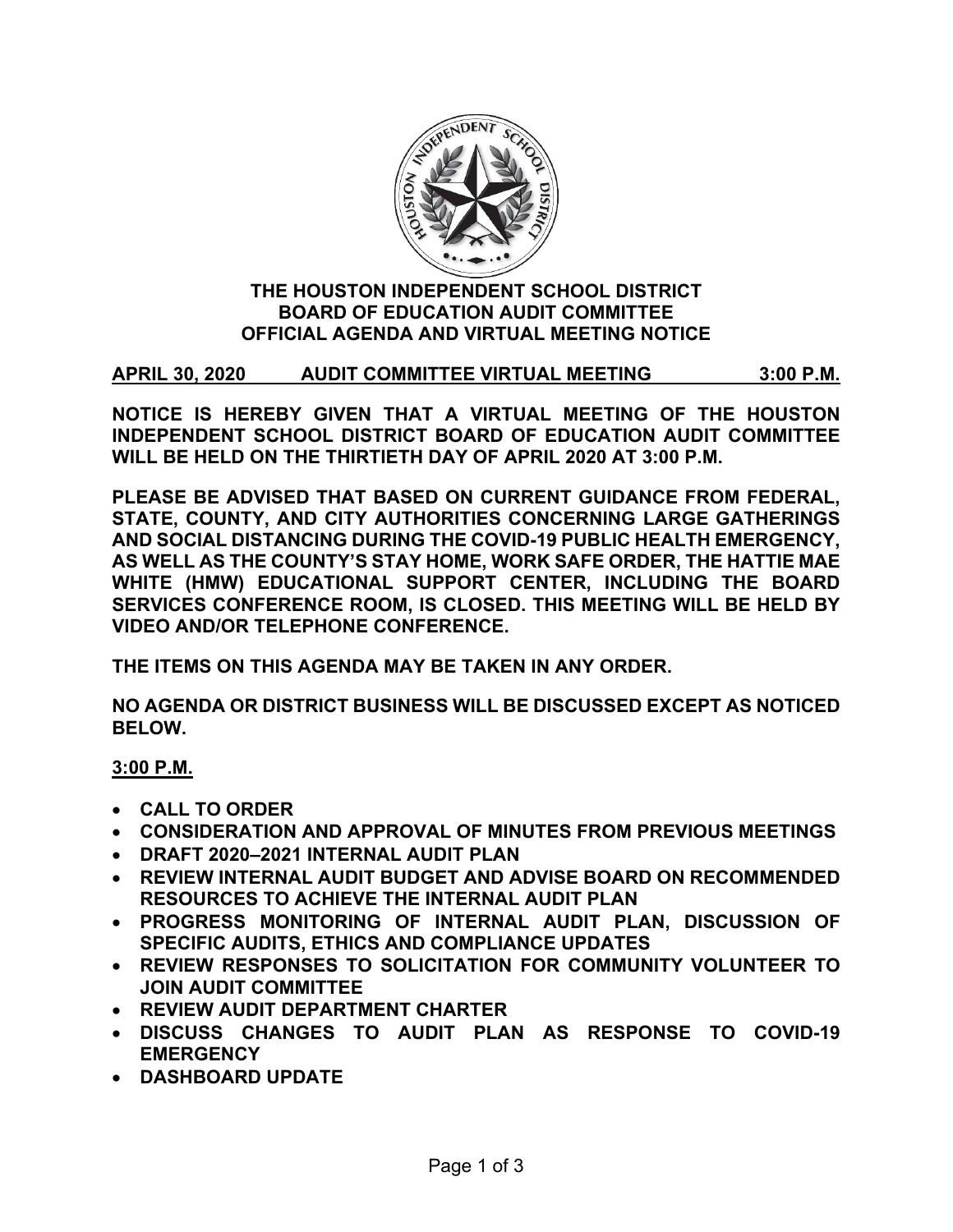- **ETHICS AND COMPLIANCE UPDATE: STATUS OF ALERTLINE CASES**
- **CLOSED SESSION**

**ADJOURN TO CLOSED SESSION UNDER SECTIONS 551.071, 551.074, 551.082, AND 551.0821 OF THE TEXAS GOVERNMENT CODE FOR THE FOLLOWING PURPOSES:**

# **CLOSED SESSION (CLOSED TO THE PUBLIC) – BOARD SERVICES CONFERENCE ROOM**

#### **1. PERSONNEL**

- a) Deliberate the duties of the chief audit executive and audit staff; mid-year evaluation of the chief audit executive, consideration of compensation, and contractual provisions.
- b) Initial performance review of chief audit executive
- c) Ethics and Compliance Update: Status of AlertLine Cases

#### **2. LEGAL**

- a) Matters on which the district's attorney's duty to the district under the Code of Professional Responsibility clearly conflicts with the Texas Open Meetings Law, including specifically any matter listed on this agenda and meeting notice
- b) Pending or contemplated litigation matters and status report

# **RECONVENE IN OPEN SESSION AND POSSIBLE ACTION ON MATTERS DISCUSSED IN CLOSED SESSION**

#### **CLOSED SESSION AUTHORIZATION DURING MEETING**

**If during the course of the meeting covered by this notice the board should determine that a closed or executive meeting or session of the board should be held or is required, then such closed or executive meeting or session as authorized by Chapter 551 of the Texas Government Code (the Open Meetings Act) will be held by the board at the date, hour, and place given in this notice or as soon after the commencement of the meeting covered by this notice as the board may conveniently meet in such closed or executive session concerning any and all subjects and for any and all purposes permitted by Section 551.071 through Section 551.084 inclusive of said Open Meetings Act including, but not limited to:**

| <b>Section 551.071</b> | For the purpose of a private consultation with the board's   |
|------------------------|--------------------------------------------------------------|
|                        | attorney on any or all subjects or matters authorized;       |
| <b>Section 551.072</b> | For the purpose of discussing the purchase, exchange, lease, |

- **or value of real property;**
- **Section 551.073 For the purpose of discussing negotiated contracts for prospective gifts or donations to the District;**
- **Section 551.074 For the purpose of considering the appointment, employment, evaluation, reassignment, duties, discipline, or dismissal of a**